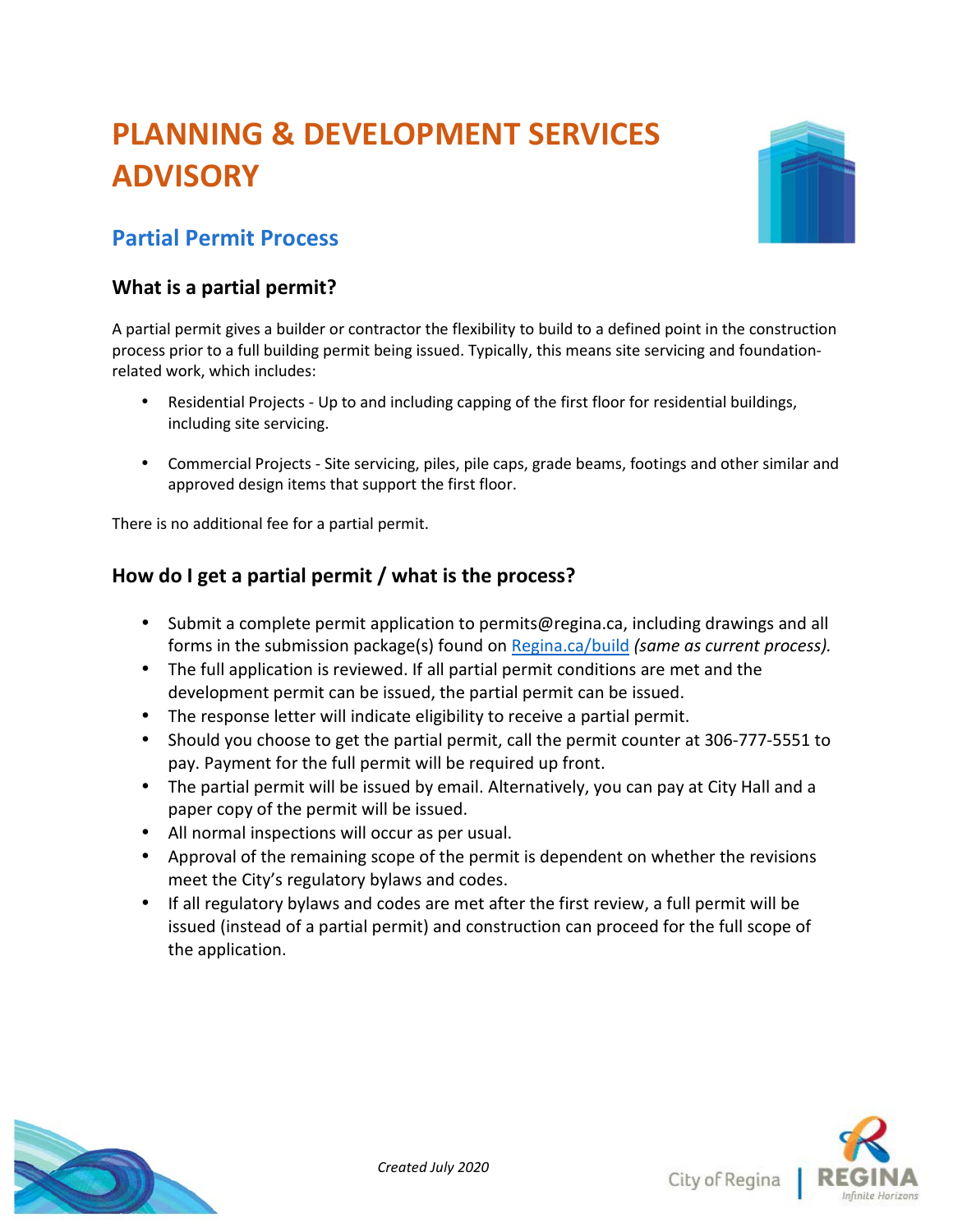#### **New Build or Addition Application Meets zoning, foundation** Does not meet zoning, and site servicing **Meets zoning and building foundation and site** requirements permit requirements. servicing requirements. **Does not meet full building** permit requirements. **FULL PERMIT PERMIT NOT PARTIAL PERMIT ISSUED ISSUED ISSUED**

### **Additional Notes:**

- The applicant must resubmit drawings to address any deficiencies in the correction letter prior to the full permit being issued.
- The applicant is responsible for informing the City if changes were made to the foundation that would affect the already issued development permit.
- If changes are made to the plan that effect the development permit, a new development permit will be needed.
- Once the building permit is ready to be issued, the applicant will not need to pay again, as they have already paid in full up front.
- If work is performed other than the authorized work without full approval received first, penalization may occur.

## **Frequently Asked Questions**

#### **What application types do partial permits apply to?**

• Any new builds or additions for commercial or residential applications

#### **Who is eligible for a partial permit?**

• Any applicant who is applying for a new build or addition (commercial or residential)

#### **What is the benefit of the foundation permit?**

- It allows builders or contractors to begin their construction process, while application deficiencies for later stage construction are being addressed
- It reduces building holds for the builders and contractors